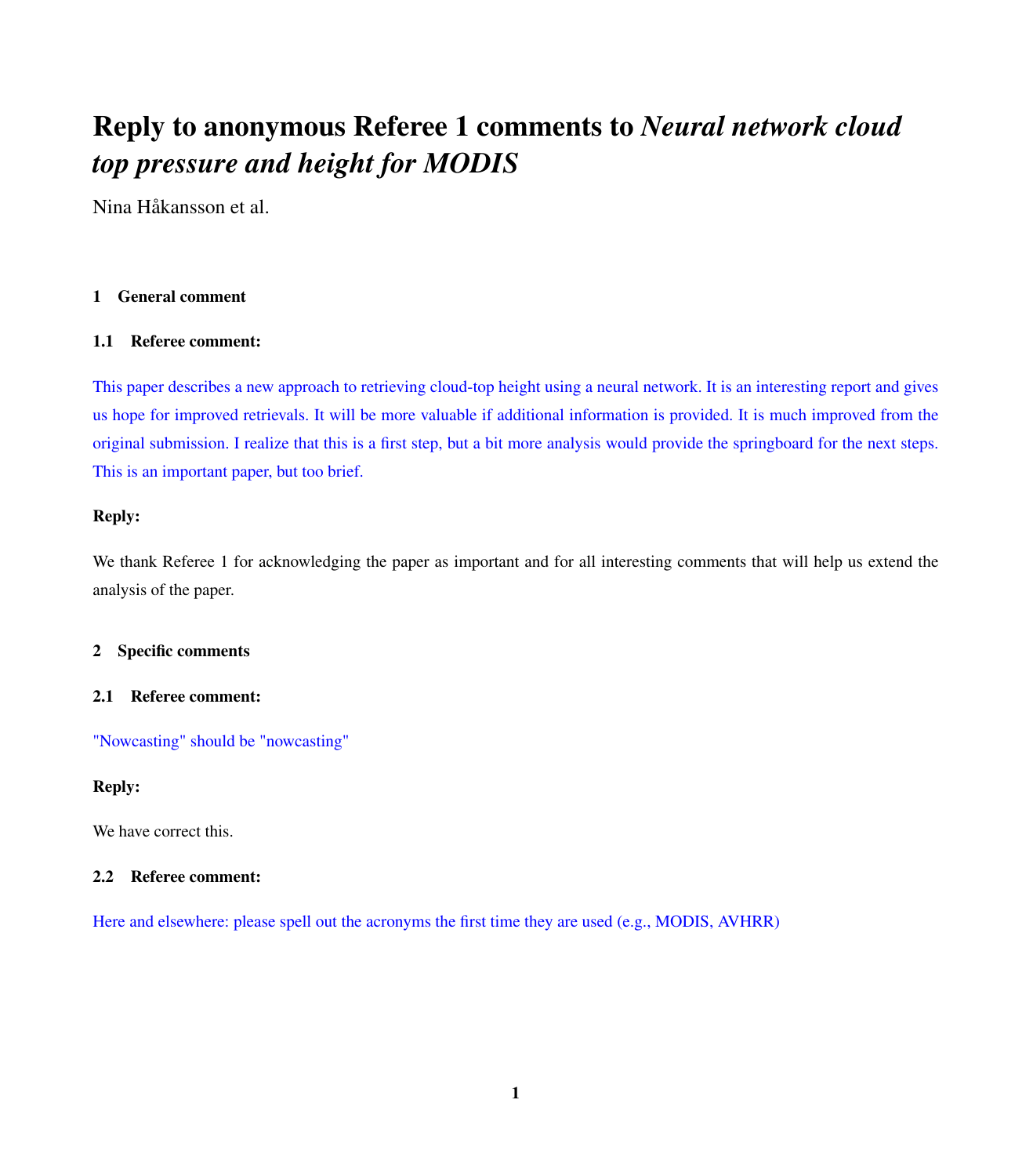## Reply:

We have correctes this. We had misinterpreted manuscript-preparation guidelines regarding AVHRR and MODIS. We have also updated the manuscript to use the correct acronym *CPR (CloudSat)* (Cloud Profiling Radar for CloudSat (CLOUD SATellite)) everywhere.

### 2.3 Referee comment:

Sec. 2.2 and 2.3: Please indicate nadir or viewing angles of the CALIOP and CPR.

## Reply:

We have added that the viewing angle for CALIOP is 3°, and for CPR 0.16°. In Section 2.1 we have also added information of the satellite zenith angles for the MODIS data. For the matches with CPR the MODIS satellite zenith angle varies between 0.04° and 19.26°; and for matches with CALIOP between 0.04° and 19.08°.

#### Reply:

## 2.4 Referee comment:

Sec. 3.2 pg. 4, 25: while the CO2 absorbing band is generally referred to as the 15 − µm band, the MODIS channels are in the 13.3 − 14.4µm range.

## Reply:

We have corrected the channel ranges mentioned.

#### 2.5 Referee comment:

Sec 3.3.2: Were the clouds single-layered or both single and multi-layered? It is not clear here. Please indicate if you are training only for single layered clouds or training for the topmost layer. Is there a lower optical depth limit of the clouds detected in the CALIOP 1-km product?

## Reply:

To make it clearer we have explicitly stated that both single and multilayer clouds where included. We have also clarified that we used the uppermost layer of the top layer pressure variable as this is missing in the text (also noted by Referee 2).

Clouds optically thick enough to be detected when averaging the lidar data on 1km resolution should be included in the CALIOP 1km data. As we actually have the total optical depth from the 5km included in our match-up data (needed for other studies) we checked the lowest reported optical depth in 5km data for clouds that are detected in the 1km data, it was 1.5e-05.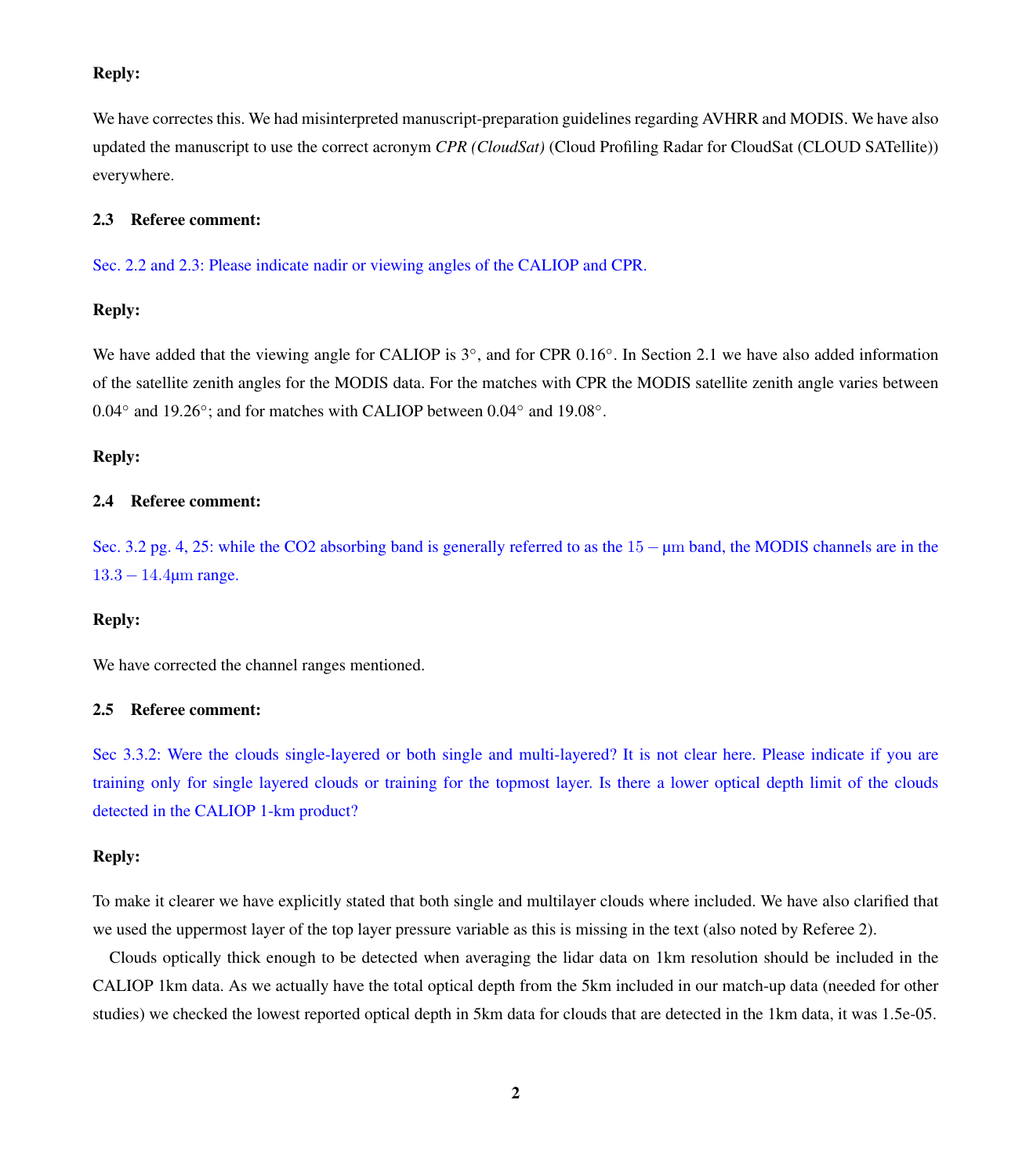#### 2.6 Referee comment:

Sec. 4 Are there biases in any of the results for both CALIOP and CloudSat? The mean absolute error does not tell us any tendencies one way or the other. Knowing biases is critical. While MAE is an interesting and informative variable, it gives us less information about variability, which the standard deviation of the differences (SDD) along with the bias would provide us, especially when added to the MAE. Additions of the bias should be included in the tables and discussed. If there is no bias, then the SDD would still provide useful additional information and place the results in the same context as many previously published comparison studies. Addition of biases may help the discussion.

#### 2.6.1 Referee comment (RC3):

Thanks for the explanation for not including the bias and SDD. This is precisely the kind of discussion that belongs in the paper. Without this explanation and discussion, it would appear to many readers that something is being hidden by the authors. The obvious question to most interested parties, particularly those who are potential users of the data, is, "Is the cloud height retrieved with this method, on average, in the right location? If not, how far away from the right altitude is it?" That is essentially the question both reviewers have asked. If I am assimilating or verifying a model output, I will want to put the cloud in the correct layer. An MAE of 500 m can just as easily be produced by all positive or all negative differences and thus I might expect to be within 500 m of the correct height on average, but I will not know if it is plus or minus 500 or if I am always biased high or low. The distributions in the current figures help but are not quantitative. If I look at other cloud height data sources and see that they tell me whether I should expect to be too low or too high on average, I might be more inclined to use one of their datasets. For example, Hamann et al. (AMT, 2014) summarized their differences in bias, stdv and rmsd. Straightforward. It is not the whole story as argued in the response, but an important part. and one most people can relate to. The reader is not well served when obvious statistics are excluded. An explanation for why the bias and SDD are not included has been provided to the reviewers, but not to the readers. There is a lot of good discussion and information in your explanation about the retrievals that are important to understand. For example, the breakdown of biases according to cloud height is very helpful. The differences in bias between CPR and CALIPSO follows from some of my other comments. I find the paper unacceptable without such basic statistics. I think that the paper should include all of it: bias, SDD, Skew, Median, and MAE. The discussion then should be directed at explaining what the best measure should be and why one is better than the other. Part of that is already done in the supplement.

#### Reply:

In our first reply we argued that bias and SD should be excluded because the error ditributions are non-Gaussian. We where convinced by the arguments of Reviewer 1 that all the measures along with the discussion of them belong in the paper. Specially as the bias and SDD are something most people can relate to, and that the intuitive way is to interpret them as describing a Gaussian distribution.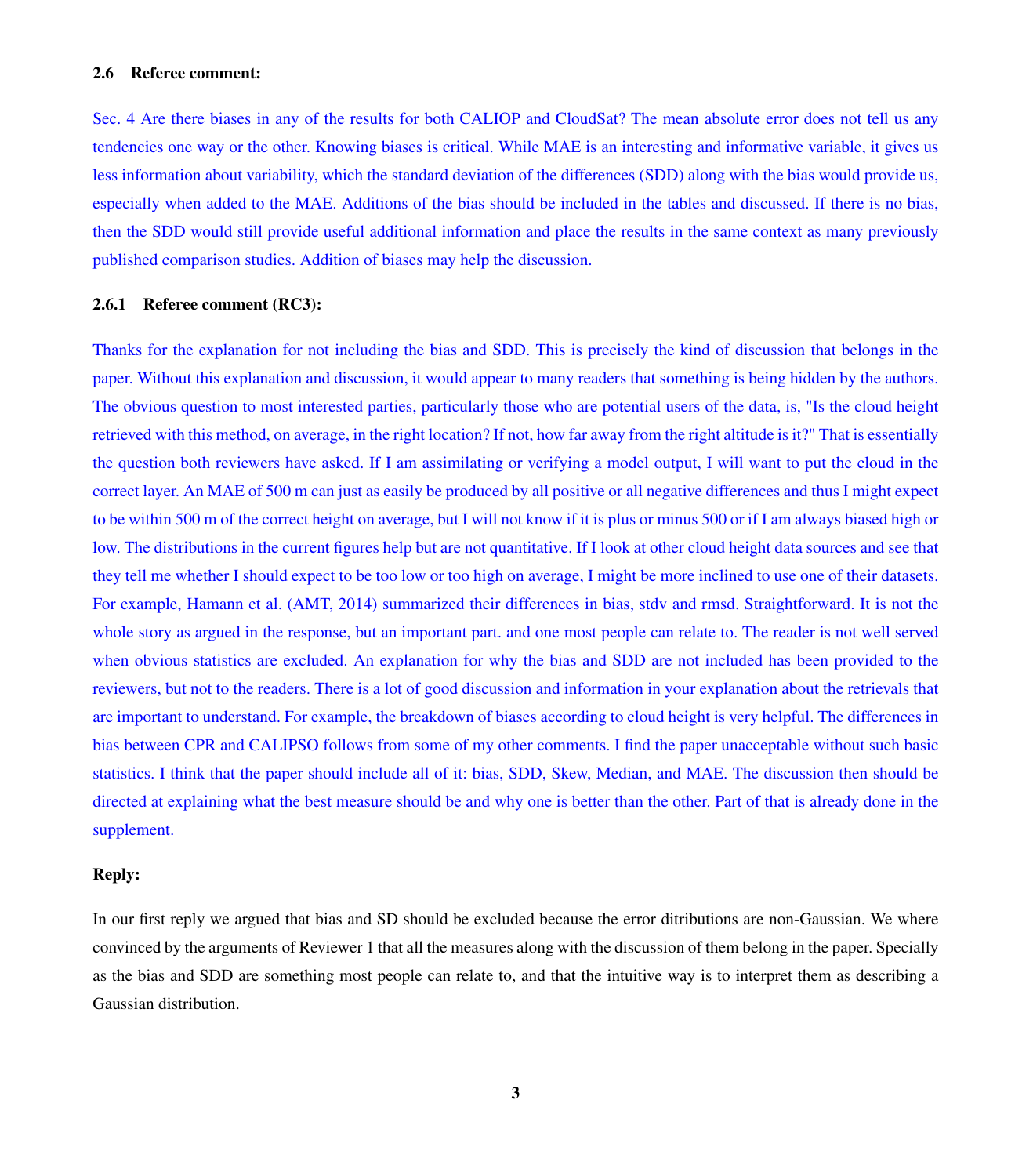Therefore the paper is updated with bias, SDD, Skew, median and to help the dicussion and interpretation of the statistics also IQR (interquartile range), RMSE (root mean square error) and mode where included. To give the potential users more quantitative information on the errors to expect and to help the discussion also percentage of absolut error above 0.25, 0.5, 1 and 2 km were included.

The extended discussion and result sections where combined into one section with several subsections: Validation with CALIOP top layer pressure, Discussion of statistics measures for non-Gaussian error distributions, Validation with CALIOP and CPR (CloudSat) height, Validation separated for low, medium and high level clouds, Validation with CALIOP separated for different cloudtypes, Geografical aspects of the NN-CTTH performance and Future work and challenges.

#### 2.7 Referee comment:

Pg. 8, 14: What is the motivation for comparing with CloudSat? Is this a better reference? If so, why use CALIPSO? If not, why is it here? How were the matches made on the larger CPR footprint? Are there sampling differences between CALIOP and CPR? The CPR often misses the top portions of ice clouds and has difficulty detecting clouds with small particles. If the biases discussed earlier are known, the CPR information might be useful if the results are interpreted more in the discussion section. Also, what is the vertical resolution of CloudSat? Would that impact the differences?

## Reply:

The CloudSat validation are included to get an independent source of validation, not better just different. We have improved the discussion regarding this, see also reply to comment 2.9. Nearest neighbour matching is used; we have added this information in the article as the description of the matching method was missing.

Clouds not detected at all by CPR (CloudSat) are not a problem as it simply means that we will have less data. That the CPR often misses the top portions could partly explain why results are not improving for NN-MetImage and NN-MetImage-NoCO<sub>2</sub> (compared to NN-MERSI-2) when validating with CloudSat. We have added this discussion. The vertical resolution of CPR (CloudSat) is 0.5km this means that we should expect MAE higher than 250m, this information is also added.

## 2.8 Referee comment:

Pg.8, 26: The plots are distributions of the differences. Bias is the average of those differences. Please correct.

#### Reply:

We have correct that.

#### 2.9 Referee comment:

Sec. 5 The discussion section is very thin. There is a paucity of what the results shown in the figures and table might mean. For example, what do the differences computed using two different references, CALIOP and CPR, tell us? All samples, except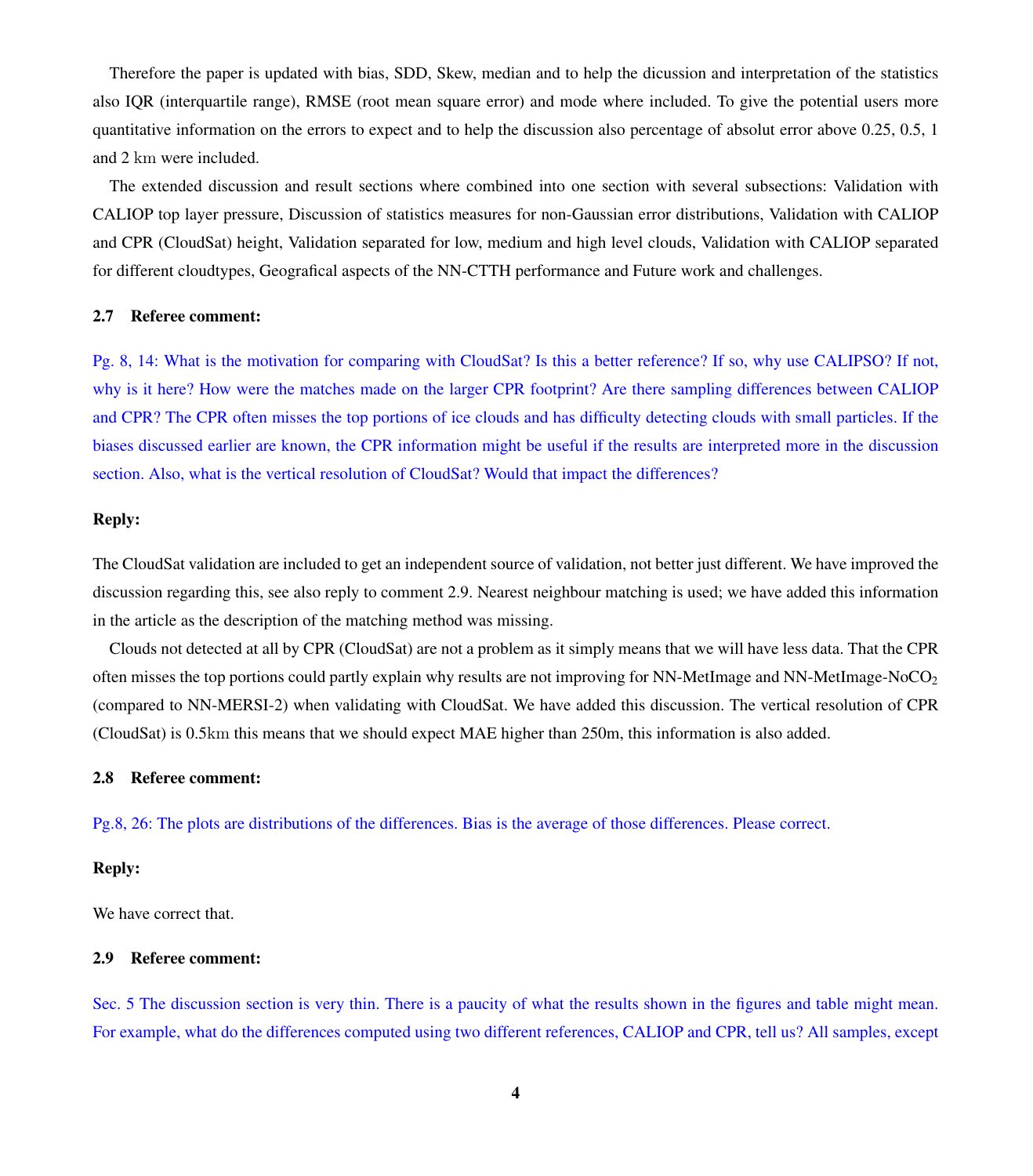in polar regions are taken in midday or near midnight for Aqua. Could there be any diurnal impacts of training only with this dataset? What happens if the neighbouring pixel is turned off in the training? The conclusions state that that is an important input. Can its impact be quantified to support that conclusion?

### Reply:

We thank Referee 1 for the suggestions and valuable comments that will help to improve the discussion.

The usage of two validation truths strengthens our results. The CloudSat results confirm that the improvements are not only due to that the neural networks have learnt to replicate errors of CALIOP. (For the argumentation let us pretend that CALIOP would always place clouds at 5km height if the surface pressure is 1000 hPa, a neural network could learn this but it would not really improve the accuracy of the retrieved cloud top height). Considering the large improvement it was not an alarming risk that the neural network was learning only to mimic CALIOP errors, but with the independent validation truth CloudSat this is confirmed. We have better motivated the inclusion of CloudSat in the paper.

What happens if the neighbouring pixels are not used is better described. We have discussed these results in more detail to support better the statement in the conclusion.

There might be diurnal impact not captured in the current dataset. However results are valid for Aqua which we trained for. Applying similar neural networks to other sensors with different filter functions and ECT will require additional work or validation not in the scope of this paper.

#### 2.10 Referee comment:

Pg. 9, 22: It seems that using matches with Terra will not help much in the non-polar regions. Is this a realistic possibility given the orbital differences?

#### Reply:

As latitude is not used as a variable, data for higher satellite zenith angles included for Polar regions could help also in non-Polar regions. However it might be that the high latitude matches will not help the network the if varity of weather situations and cloud heights at high latitudes are too small. This must be tested. We have extend the discussion regarding adding Terra matches.

#### 2.11 Referee comment:

Pg. 9, 30: This section is where the futher work on the sources of error (e.g., various cloud types) could be presented. It would help the discussion considerably.